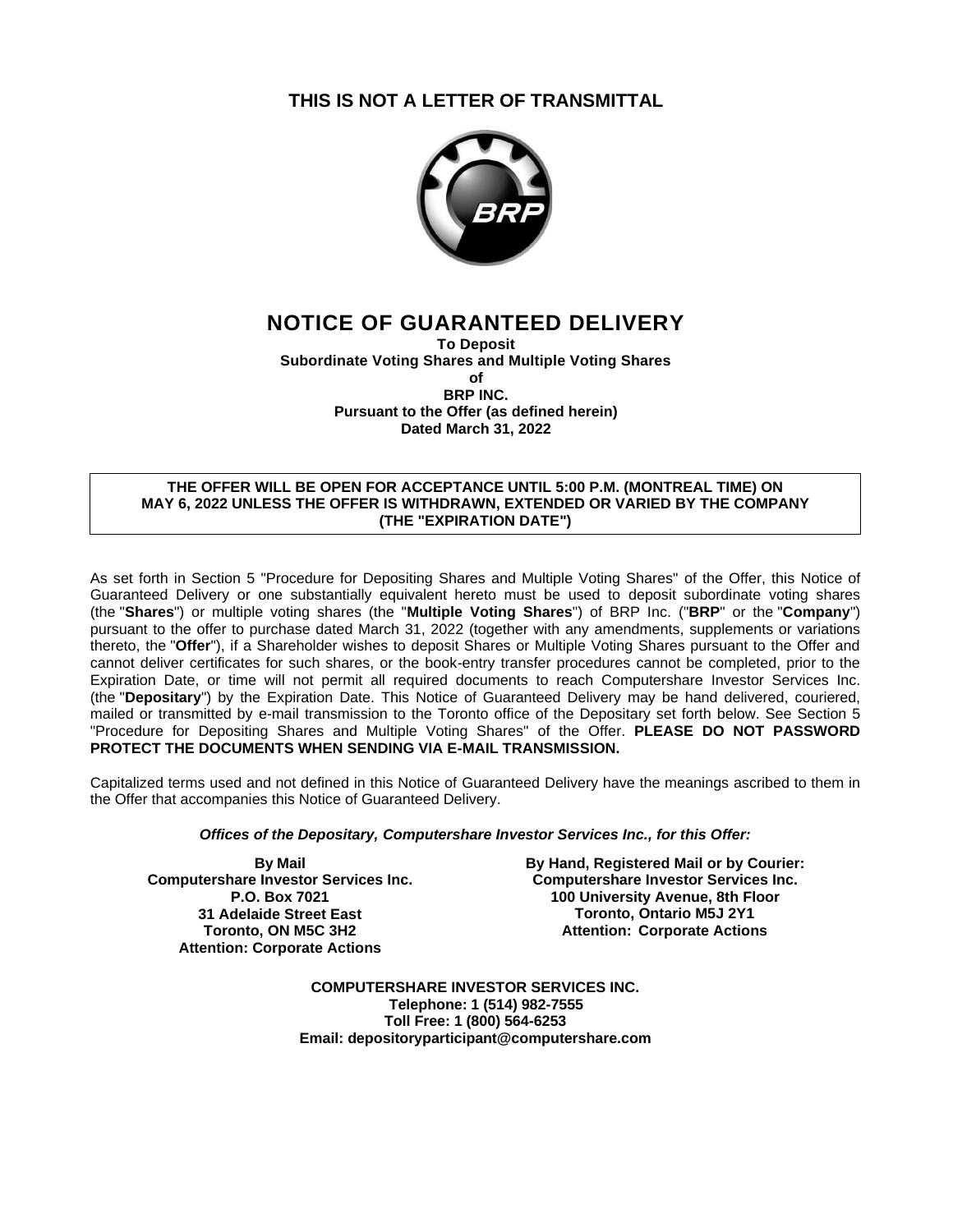### **TO: BRP Inc. ("BRP" or the "Company")**

#### **AND TO: Computershare Investor Services Inc. (the "Depositary")**

#### **Delivery of this Notice of Guaranteed Delivery to any address, or e-mail transmission of this Notice of Guaranteed Delivery to an e-mail address, other than as set forth above does not constitute a valid delivery.**

This Notice of Guaranteed Delivery is not to be used to guarantee signatures. If a signature on the Letter of Transmittal is required to be guaranteed by an Eligible Institution (as defined in the Offer), such signature must appear on the applicable space on the Letter of Transmittal.

The terms and conditions of the Offer are incorporated by reference in this Notice of Guaranteed Delivery. Capitalized terms used and not defined in this Notice of Guaranteed Delivery have the meanings ascribed to them in the Offer and the accompanying issuer bid circular dated March 31, 2022 that accompanies this Notice of Guaranteed Delivery

The undersigned hereby tenders to BRP the Shares and Multiple Voting Shares indicated below pursuant to the guaranteed delivery procedure as set forth in Section 5 of the Offer, receipt of which is hereby acknowledged, in the manner indicated below upon the terms and subject to the conditions set forth in the Offer, including the provisions relating to proration described therein.

The undersigned understands that the tender information specified in this Notice of Guaranteed Delivery will, in all circumstances, take precedence over any inconsistent tender information that is specified in the related Letter of Transmittal that is subsequently deposited.

#### **NAME(S) OF REGISTERED OWNER(S)**

(Please Fill in Exactly as Name(s) Appear(s) on Share Certificate(s) or DRS Statement(s))

| <b>CONTACT INFORMATION OF REGISTERED OWNER(S)</b> |                          |  |  |  |  |
|---------------------------------------------------|--------------------------|--|--|--|--|
| Signature(s) of Registered Owner(s)               |                          |  |  |  |  |
| <b>Email Address</b>                              | Address(es)              |  |  |  |  |
| Date                                              | Postal Code or Zip Code  |  |  |  |  |
|                                                   | Daytime Telephone Number |  |  |  |  |

| Certificate Number(s) - If Available | Number of shares or<br>held by DRS | Represented by Certificate(s) or Name of Shareholder (please print) |  |  |  |  |  |  |
|--------------------------------------|------------------------------------|---------------------------------------------------------------------|--|--|--|--|--|--|
| <b>Subordinate Voting Shares:</b>    |                                    |                                                                     |  |  |  |  |  |  |
|                                      |                                    |                                                                     |  |  |  |  |  |  |
|                                      |                                    |                                                                     |  |  |  |  |  |  |
| <b>Multiple Voting Shares:</b>       |                                    |                                                                     |  |  |  |  |  |  |
|                                      |                                    |                                                                     |  |  |  |  |  |  |
|                                      |                                    |                                                                     |  |  |  |  |  |  |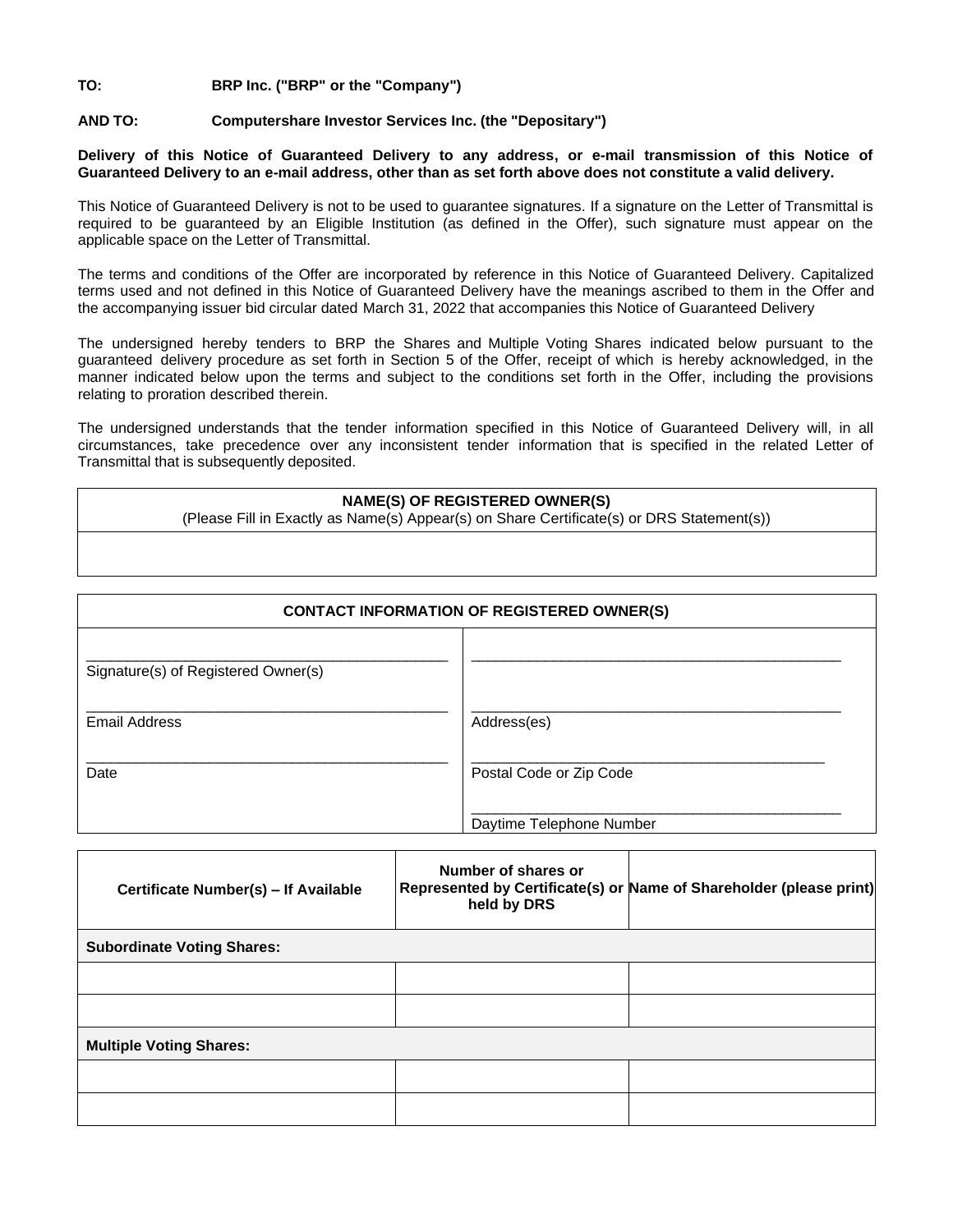#### **DO NOT SEND SHARE CERTIFICATES WITH THIS FORM**

**The Eligible Institution which completes this Notice of Guaranteed Delivery must communicate the guarantee to the Depositary and must deliver (i) the Letter of Transmittal and certificates for Shares or Multiple Voting Shares to the Depositary, or (ii) in the case of a book-entry transfer, a Book-Entry Confirmation through the CDSX system (in the case of Shares or Multiple Voting Shares held in CDS) or an Agent's Message (in the case of Shares or Multiple Voting Shares held in DTC), to the Depositary within the time period shown herein. Failure to do so could result in a financial loss to such institution.**

The undersigned understands and acknowledges that payment for Shares deposited and accepted for payment pursuant to the Offer will be made only after timely receipt by the Depositary of certificate(s) or DRS statement(s) for such Shares, a properly completed and duly executed Letter of Transmittal (or a manually executed photocopy thereof) or, in the case of a book-entry transfer, a Book-Entry Confirmation through the CDSX system (in the case of shares held in CDS) or an Agent's Message (in the case of shares held in DTC), relating to such Shares, with the signatures guaranteed if required, and all other documents required by the Letter of Transmittal before 5:00 p.m. (Montreal time) on or before the second trading day on the TSX after the Expiration Date. The undersigned also understands and acknowledges that under no circumstances will interest accrue or be paid by the Company or the Depositary to persons depositing Shares regardless of any delay in making payment for any Shares or otherwise, including any delay in making payment to any person using the guaranteed delivery procedures, and that payment for Shares deposited pursuant to the guaranteed delivery procedures will be the same as that for Shares delivered to the Depositary on or prior to the Expiration Date, even if the Shares to be delivered pursuant to the guaranteed delivery procedures set forth in Section 5 "Procedure for Depositing Shares" of the Offer are not so delivered to the Depositary at such date and, therefore, payment by the Depositary on account of such Shares is not made until after the date the payment for the deposited Shares accepted for payment pursuant to the Offer is to be made by the Company.

The undersigned recognizes that all authority conferred or agreed to be conferred in this Notice of Guaranteed Delivery shall survive its death or incapacity and any obligations of the undersigned under this Notice of Guaranteed Delivery shall be binding upon its heirs, personal representatives, successors and assigns. Except as stated in the Offer, this tender is irrevocable.

#### **GUARANTEE (Not to be used for signature guarantees)**

The undersigned, a Canadian Schedule 1 chartered bank, a member firm of a recognized stock exchange in Canada or a U.S. financial institution (including most U.S. banks, savings and loan associations and brokerage houses) which is a participant in the Securities Transfer Agents Medallion Program (STAMP), the New York Stock Exchange Medallion Signature Program (MSP) or the Stock Exchanges Medallion Program (SEMP) guarantees to deliver to the Depositary at its address set forth above the certificate(s) or DRS statement(s) representing the Shares deposited hereby, in proper form for transfer, with delivery of a properly completed and duly executed Letter of Transmittal (or manually signed photocopy thereof) or, in the case of a book-entry transfer, a Book-Entry Confirmation through the CDSX system (in the case of Shares or Multiple Voting Shares held in CDS) or an Agent's Message (in the case of Shares or Multiple Voting Shares held in DTC), and any other required documents, on or before 5:00 p.m. (Montreal time) on the second trading day on the Toronto Stock Exchange after the Expiration Date.

The guarantor institution that completes this form must communicate the guarantee to the Depositary and must deliver the tendered Shares or Multiple Voting Shares to the Depositary within the time period stated herein. Failure to do so could result in financial loss to such guarantor institution.

| Address of Firm _______________________________                                                                                                                                                                                |                                             |                        |
|--------------------------------------------------------------------------------------------------------------------------------------------------------------------------------------------------------------------------------|---------------------------------------------|------------------------|
|                                                                                                                                                                                                                                |                                             | (Please type or print) |
|                                                                                                                                                                                                                                | Title <u>______________________________</u> |                        |
|                                                                                                                                                                                                                                |                                             | .2022                  |
| Postal Code or Zip Code expansion of the state of the state of the state of the state of the state of the state of the state of the state of the state of the state of the state of the state of the state of the state of the |                                             |                        |
| Area Code and Tel. No.<br><u> 1989 - Andrea State Barbara, pre</u>                                                                                                                                                             |                                             |                        |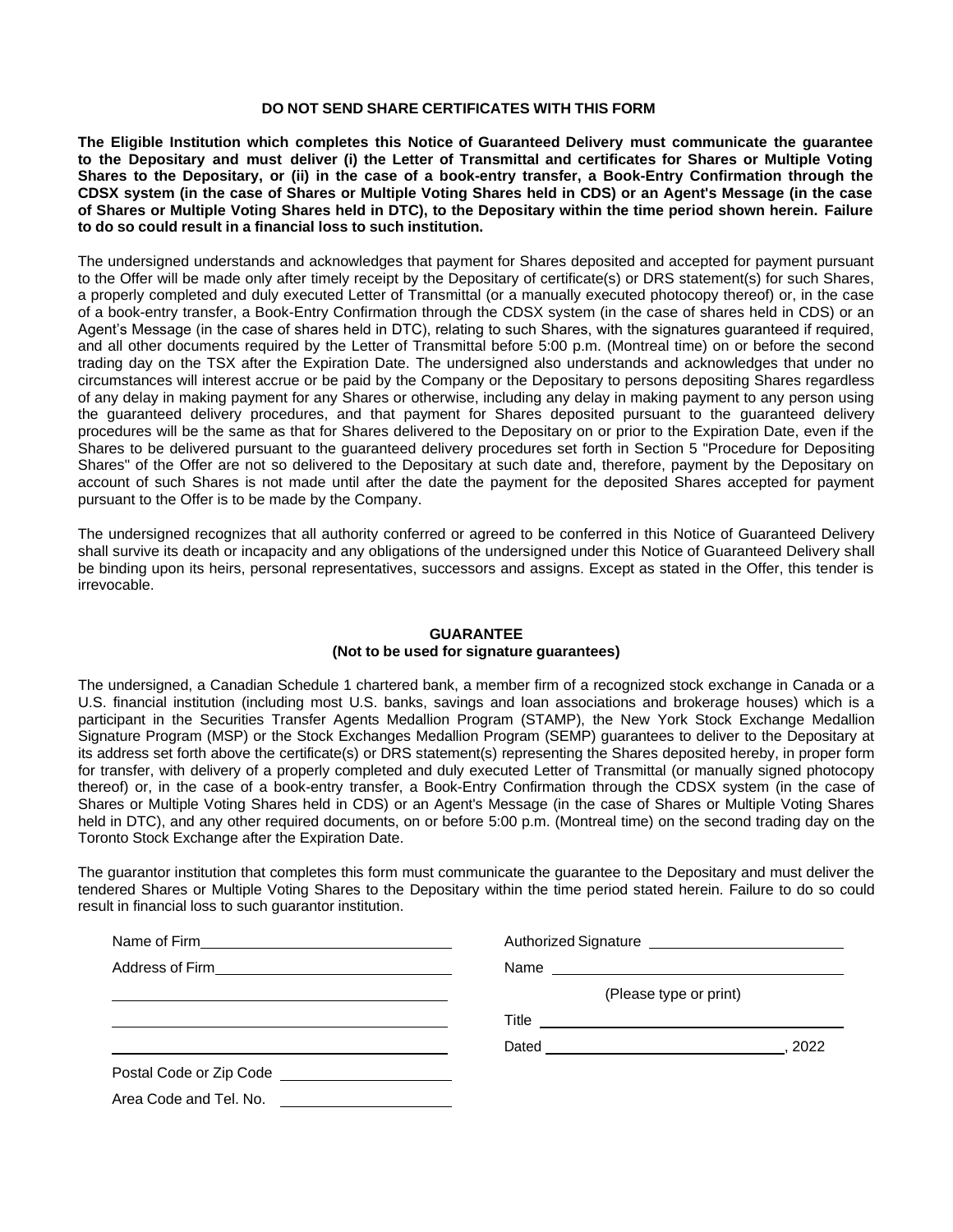The undersigned understands that it should indicate whether the Shares or Multiple Voting Shares are deposited pursuant to an Auction Tender or a Purchase Price Tender by completing Box A captioned "Type of Tender". If you do not make a valid Auction Tender or Purchase Price Tender, you will be deemed to have made a Purchase Price Tender.

## **BOX A TYPE OF TENDER** CHECK ONLY ONE BOX; IF MORE THAN ONE BOX IS CHECKED, OR IF NO BOX IS CHECKED, THE TENDER WILL BE DEEMED TO BE A PURCHASE PRICE TENDER *SHARES ARE BEING TENDERED HEREBY PURSUANT TO:* ❑ An Auction Tender (**Complete Box C**) ❑ A Purchase Price Tender **BOX B ODD LOTS** To be completed ONLY if Shares are being tendered by or on behalf of persons owning fewer than 100 Shares as of the close of business on the Expiration Date. The undersigned either (check one): ❑ is the owner of fewer than 100 Shares as of the close of business on the Expiration Date, all of which are tendered; or ❑ is a broker, dealer, commercial bank, trust company or other nominee that (i) is tendering, for the beneficial owners thereof, Shares with respect to which it is the record owner, and (ii) believes, based upon representations made to it by each such beneficial owner, that such beneficial owner owns an aggregate of fewer than 100 Shares as of the close of business on the Expiration Date and is tendering all such Shares.

#### **BOX C AUCTION TENDERS**

Price (in C\$) per Share:

**In addition to checking "Auction Tender" in Box A above, this box MUST be completed if Shares are tendered pursuant to an Auction Tender.**

**Check Only ONE Box. If more than one box is checked, or if no box is checked, all Shares or Multiple Voting Shares identified above will be deemed to have been tendered pursuant to the Purchase Price Tender. Shareholders (other than Odd Lot Holders) may make multiple Auction Tenders but not in respect of the same Shares or Multiple Voting Shares. If a Shareholder wishes to tender different Shares or Multiple Voting Shares at different prices, a separate tender instruction by way of Letter of Transmittal must be submitted for EACH such tender.**

| □ | \$103.00 | □ | \$103.25 | □      | \$103.50 | o | \$103.75 | □ | \$104.00 | □ | \$104.25 | o | \$104.50 | $\Box$ | \$104.75 |
|---|----------|---|----------|--------|----------|---|----------|---|----------|---|----------|---|----------|--------|----------|
| □ | \$105.00 | □ | \$105.25 | □      | \$105.50 | □ | \$105.75 | ❏ | \$106.00 | □ | \$106.25 | o | \$106.50 | $\Box$ | \$106.75 |
| □ | \$107.00 | □ | \$107.25 | $\Box$ | \$107.50 | ▫ | \$107.75 | □ | \$108.00 | □ | \$108.25 | □ | \$108.50 | $\Box$ | \$108.75 |
| □ | \$109.00 | □ | \$109.25 | □      | \$109.50 | o | \$109.75 | ❏ | \$110.00 | □ | \$110.25 | □ | \$110.50 | $\Box$ | \$110.75 |
| □ | \$111.00 | □ | \$111.25 | □      | \$111.50 | □ | \$111.75 | □ | \$112.00 | ❏ | \$112.25 | o | \$112.50 | $\Box$ | \$112.75 |
| □ | \$113.00 | □ | \$113.25 | $\Box$ | \$113.50 | □ | \$113.75 | □ | \$114.00 | □ | \$114.25 | □ | \$114.50 | $\Box$ | \$114.75 |
| □ | \$115.00 | ▫ | \$115.25 | □      | \$115.50 | □ | \$115.75 | ❏ | \$116.00 | ❏ | \$116.25 | □ | \$116.50 | $\Box$ | \$116.75 |
| □ | \$117.00 | □ | \$117.25 | □      | \$117.50 | □ | \$117.75 | ❏ | \$118.00 | ❏ | \$118.25 | □ | \$118.50 | $\Box$ | \$118.75 |
| □ | \$119.00 | □ | \$119.25 | $\Box$ | \$119.50 | □ | \$119.75 | ❏ | \$120.00 | □ | \$120.25 | □ | \$120.50 | $\Box$ | \$120.75 |
| □ | \$121.00 | □ | \$121.25 | □      | \$121.50 | □ | \$121.75 | □ | \$122.00 | ❏ | \$122.25 | □ | \$122.50 | □      | \$122.75 |
| □ | \$123.00 |   |          |        |          |   |          |   |          |   |          |   |          |        |          |